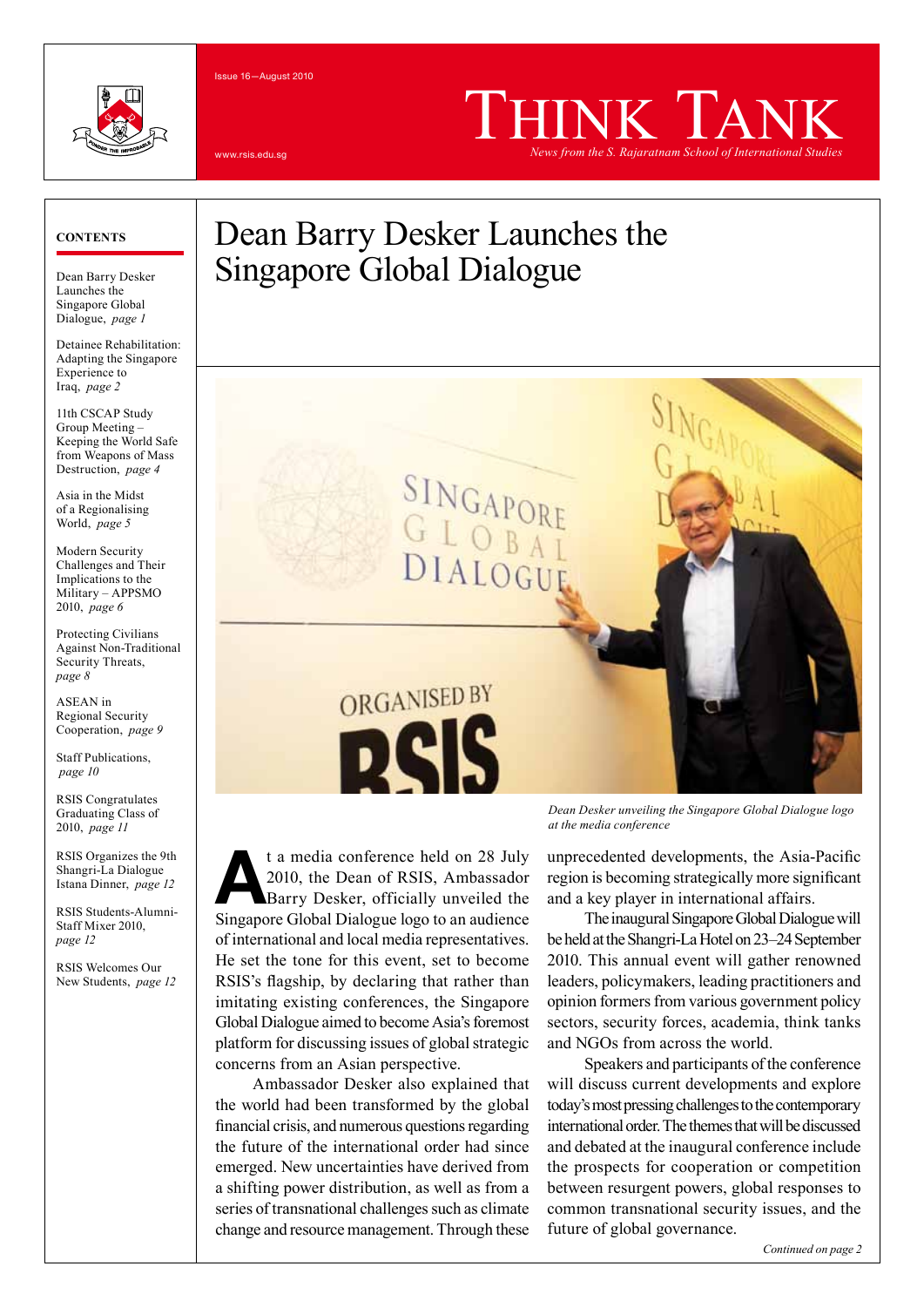# Detainee Rehabilitation: Adapting the Singapore Experience to Iraq

#### *Continued from page 1*

**Major General Douglas Stone, the Commanding<br>General of Detainee Task Force 134 in Iraq from<br>April 2007 to May 2008, adapted Singapore's<br>model to polarities detained in Iraq, The pick to Iraq,** April 2007 to May 2008, adapted Singapore's model to rehabilitate detainees in Iraq. The visit to Iraq by Ustaz Mohammed bin Ali and Dr. Rohan Gunaratna as advisors to the Iraqi and U.S. authorities in November 2006 enabled the transfer of knowledge of Singapore's strategic approach to rehabilitating detainees to Iraq. Ustaz Mohammed, Associate Research Fellow, RSIS, as well as Secretary of Singapore's Religious Rehabilitation Group, the body responsible for detainee rehabilitation, and Professor Gunaratna, Head of the International Centre for Political Violence and Terrorism Research at RSIS, interviewed the detainees and examined the viability of implementing religious rehabilitation to the detainee population under U.S. control. At the invitation of Task Force 134, Ustaz Mohammed bin Ali wrote a religious course module specific to address the Iraqi detainee population. In June 2007, the pilot run of the "Religious Enlightenment Program" was tested.

General of Detainee Task Force 134 in Iraq from is being used for a constructive rehabilitation programme. "Unquestionably I favour detention as long as detention If they have a rule of law, respect of human rights, and rehabilitation, then detention works. It works as long as it is run by Muslims. Singapore's programme is an excellent model, and one which we have adapted to use in Iraq. We are not running the programmes, as long as we are empowering Muslims to run the programmes. Universal rehabilitation across the entire Islamic globe is what needs to happen. We need it in the U.S., in Gitmo … It's the only way to deal with violent Islamists. I wouldn't run a prison programme without rehabilitation."

General Stone realized the importance of the rehabilitation programmes in reducing violence and increasing security. As a visionary, General Stone ultimately pushed at all levels for support and cooperation in the implementation of the rehabilitation programmes, until finally nobody was in a position to question the effectiveness of the programme. After his redeployment to the U.S., General Stone still actively promotes extremist and terrorist rehabilitation as the only viable solution in combating terrorism. General Stone remarked:

- Prominent personalities who will speak at the inaugural Nur Hassan Wirajuda, former Minister of Foreign Affairs of Indonesia;
	- Studies, Lee Kuan Yew School of Public Policy; and
	- Professor Paul Collier, Professor of Economics and Director for the Centre for the Study of African Economies, University of Oxford.

In January 2010, as representatives of ICPVTR, both Dr. Ami M. Angell and Dr. Gunaratna were invited to return to Iraq by General David Quantock, the current commander of Detainee Operations-Iraq. Dr. Angell had previously worked in Iraq for 44 months, including time as Program Lead at Camp Bucca starting in August of 2007. Camp Bucca, once the largest detention facility in the world, had more than 20,000 detainees in late summer of 2007. Dr. Angell worked at Camp Bucca as the programmes evolved well over the next year, and by the time she departed Iraq, there were many rehabilitation programmes, including Basic Education, Arts and Crafts, Vo-Tech skill training, Civics and Democracy and, the most popular, Islamic Discussion Program (evolved from the earlier "Religious Enlightenment Program"). At the time of her departure, the programme had grown enough at Camp Bucca to support a staff of 155 local Iraqi professionals that consisted of clerics, social



*Dr. Rohan Gunaratna, General David Quantock and Dr. Ami M Angell, Camp Victory, Iraq*



*An Iraqi Detainee who has finished the Islamic Discussion Program and is now enrolled in the Art Program discusses his reasoning behind his artwork: "We are all brothers. We must respect everyone, where they come from, what they believe and what they celebrate."*

Singapore Global Dialogue include:

- General Pervez Musharaff, former President of Pakistan; Professor Tommy Koh, Special Adviser, Institute of Policy
- Mr. John Howard, former Prime Minister of Australia;
- Mr. Tang Jiaxuan, former State Councillor and Minister for Foreign Affairs of China;
- Mr. Paul Wolfowitz, former President of the World Bank and former Deputy Secretary of Defense of the United States;
- Mr. M. K. Narayanan, Governor of West Bengal and debates on international affairs. former National Security Adviser to the Government of India;

Through sustained and high level engagements, the Singapore Global Dialogue will influence contemporary

For more information, please visit www.singapore globaldialogue.com.

> on the detainee population, Dr. Angell and Dr Gunaratna interviewed more than 30 individuals, including U.S. commanders, enlisted soldiers, detainees, Iraqi professionals, Iraqi correctional officers and civilians. Camp Bucca closed officially in September 2009, and the only remaining detention centres are Camp Cropper and Camp Taji. Camp Taji is going to be turned over to Iraqi control—as per U.S. President Barak Obama's promise—on 15 March 2010. Camp Cropper is slated to be turned over to Iraqi control in mid August 2010. Meanwhile, there is great interest from the detainees to continue the programmes. They proudly show off artwork that they have created in the art programme, skills they have learnt in the carpentry programme and even vegetables they have grown in the agriculture programme.

workers and educators as well as 11 key staff, including reports specialists, translators and administrators. While her role was the direct supervision of the programmes, local Iraqis and the international staff, Dr. Angell was also privy to meetings with the commanders to discuss new ideas for the programmes. One such opportunity was to create, write, implement and evolve—in conjunction with a reformed extremist detainee who had been hired back as a civilian—the first official Art Program course at Camp Bucca in June 2008. As she interacted with the detainees daily, she was able to witness first-hand the remarkable leaps and bounds in knowledge, skills and empowerment that detainees who had been through the programmes demonstrated. Many of the detainees had been deprived of the opportunity for much of their lives and they thirsted for what the programmes provided them. To assess the impact of the rehabilitation programme viable skills to succeed after their release. There is no doubt that extremist rehabilitation programmes are effective as a long-term strategic advantage in combating terrorism. The only questions are how long it will take and how many more must suffer, before nations understand what was right in front of them all along. Custodial and community rehabilitation of terrorists and extremists is a new frontier in the fight against terrorism. Rehabilitating terrorists and immunizing the community through engagement are two intertwined strategies of meeting a serious and a sustained threat. By engaging the community, mainstream leaders can raise awareness and immunize the community against extremist ideas and beliefs. Otherwise, those radicalized by terrorist and extremist propaganda will advocate, support and participate in violence. By investing in community engagement upstream terrorist recruitment can be disrupted. Similarly, by investing in terrorist rehabilitation downstream terrorist regeneration can be disrupted. Neither of these strategies is perfect but they offer the best hope for community ownership and participation in the fight against extremism and its vicious by-product, terrorism. There are three principal reasons why we must invest in rehabilitating terrorist detainees and inmates.

Dr. Angell and Dr. Gunaratna were fortunate to witness the impact that the rehabilitation programmes had on advancing the Iraqi detainee population in the right direction by their very methods of educating detainees about the true meaning of Islam, while also giving them

*Continued on page 3*

### 02  $\hbox{\tt IHHNK TAI}$

*Continued from page 2*

First, unless terrorists in custody change their views, when released they will continue to pose an enduring threat to public safety and security.

Second, the terrorists will contribute to regeneration by contaminating the rest of society with their vicious ideas thus increasing the pool of supporters and sympathizers.

Third, the terrorists will form a part of the terrorist iconography earning the status of hero worthy of respect and emulation by the next generation of terrorist recruits.

*Excerpts from "Terrorist Rehabilitation: A look Inside the Detainee Rehabilitation Programs in Iraq" by Rohan Gunaratna and Ami M. Angell to be published by CRC Press in April 2011*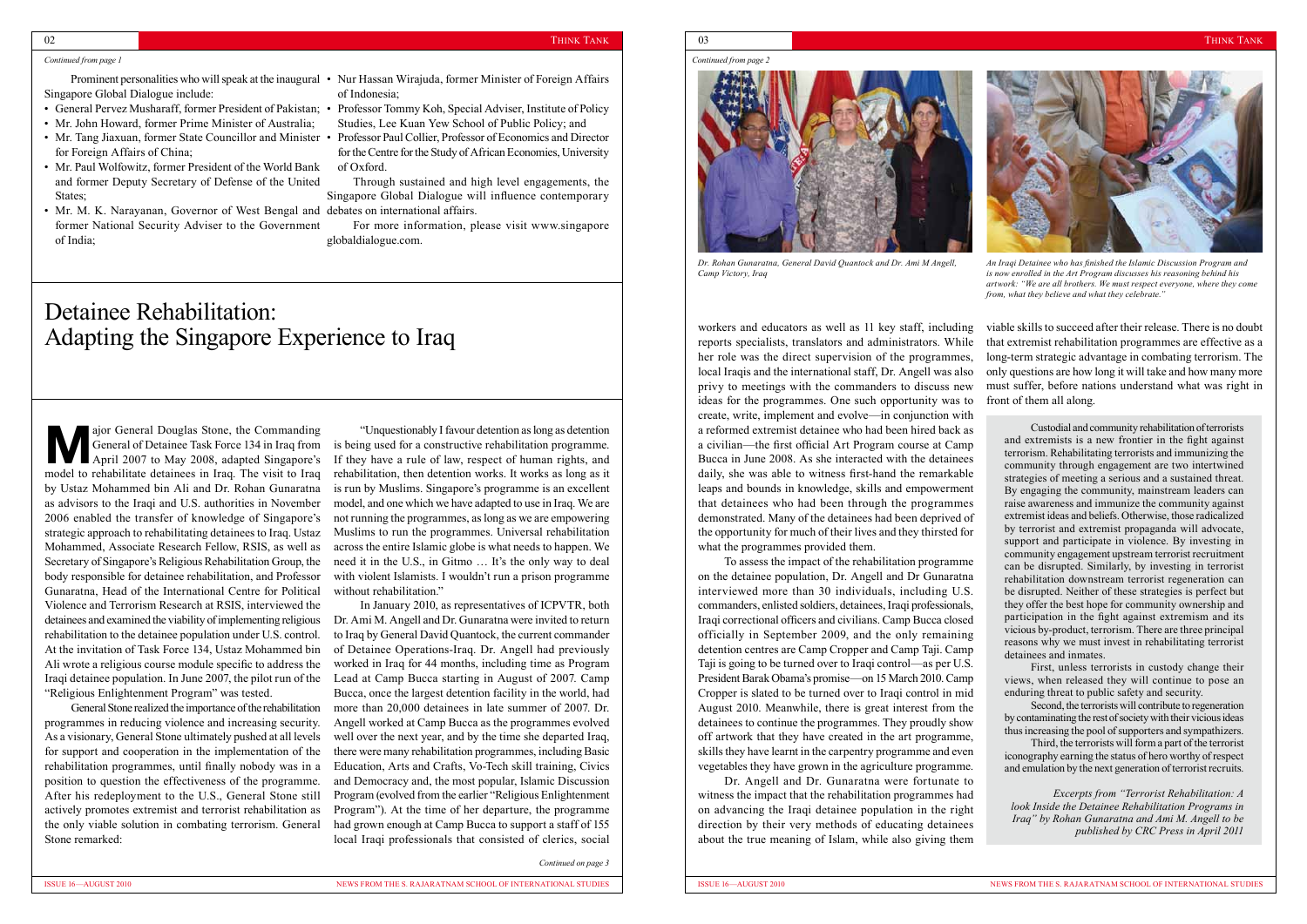## 11th CSCAP Study Group Meeting – Keeping the World Safe from Weapons of Mass Destruction



**RES**<br>SIS hosted the Eleventh Meeting of the Council for<br>Study Group on "Countering the Proliferation of<br>Wegnerate of Mass Destruction (WAD)" in Singapage on Security Cooperation in the Asia Pacific (CSCAP) Weapons of Mass Destruction (WMD)" in Singapore on 3-4 July 2010. CSCAP is a forum of 21 countries in which government and non-government experts discuss a range of regional policy issues through specialized study groups. The WMD Study Group focuses on the proliferation of nuclear, biological and chemical weapons. Its primary mission is to develop a comprehensive *Handbook on Preventing the Proliferation of Weapons of Mass Destruction in the Asia-Pacific*. It meets biannually and works towards consensus on advice to governments on issues such as arms control and disarmament, nonproliferation efforts with respect to state as well as non-state actors, and regional threat perceptions and security-related developments. SIS hosted the Eleventh Meeting of the Council for After brief introductory presentations, the participants

# Asia in the Midst of a Regionalising World



economic and environmental challenges faced by the world at a scale larger than a nation can address on its own. Meeting these challenges requires greater regional integration and improved cooperation. Regional bodies have the capacity for a group of nations with common interests combat insecurity and global shocks.

to him, the world did not come with regions; regions are human constructs. The idea of a region originates from structural weaknesses with sovereign states' systems such as size and power differences. To tackle these problems, which have been amplified by globalization, states create regions.

n 13 July 2010, RSIS, the Asia-Europe Foundation<br>and the European Union Centre jointly organized<br>a lecture on "The Regionalization of the World. and the European Union Centre jointly organized a lecture on "The Regionalization of the World. What does It Mean for Asia?" under the Asia-Europe Lecture Tour series. The lecture was delivered by Professor Dr. Luk Van Langenhove, Director of the Comparative Regional Integration Studies Institute of the United Nations University (UNU-CRIS) in Bruges and Representative of the UNU Rector at UNESCO in Paris. The lecture was held in the context of increasing to speak with one voice, and provide greater weight to Professor Luk began by defining a region. According number of mechanisms for states to create regions, namely, by stimulating cross-border cooperation; by the processes of devolution; and by the processes of regional integration. Professor Luk observed that it was not appropriate to consider the EU as the most integrated region in the world, as integration is incomplete, even at the level of economic policy. Besides, people tend to identify the integration process of Europe with the European Union when it is actually more complex as there are many other cooperation schemes. In addition, the newest development to monitor carefully is associated with the Lisbon Treaty the ambition of the EU to act as a world player. Regarding regional integration in Asia, he disagreed with the belief that the European experience could be replicated in other parts of the world, and certainly not in Asia. In addition, as integration involved some very big countries in Asia, it was fair to say that what probably would result was that integration would partly be accompanied by a growing process of devolution. In the end, Professor Luk urged the ASEAN nations to invest in regional integration.

Moving on, Professor Luk made the point that regional schemes such as the EU and ASEAN were created by states for several reasons. These include: to deal with the issue of local identity; to tackle cross border public good issues; and, very importantly, to address security issues and create regions to overcome size-related deficiencies. There are a In conclusion, Professor Luk claimed that we faced the new mode of multilateralism—Mode 2.0, within which states remain the key players, but there are other players, particularly regions. We are moving away from the old bureaucratic system towards a more networked system. In the complex Mode 2.0, a principle that should be emphasized is every level of government should act to reinforce the governance of other levels and sub-national regions should act in ways to reinforce the national and supranational level and vice versa.

The Singapore meeting, attended by over 60 participants, was held in the aftermath of several key developments on nuclear issues. These included: the inaugural Nuclear Security Summit aimed at countering nuclear terrorism held in Washington, D.C., in February; the release of its latest Nuclear Posture Review by the United States in April; the signing of the U.S.-Russia New Strategic Arms Reduction Treaty (START) in the same month; and the Review Conference of the Nuclear Nonproliferation Treaty (NPT) held in May. As is the norm, there were no formal papers.

engaged in extensive discussions.

In Session 1, the exchange centred on the Nuclear Security Summit and its global impact. It was agreed that the summit represented a milestone in countering the threat of nuclear terrorism and that its membership, currently at 47, should be expanded.

In Session 2, devoted to arms control and disarmament, participants assessed the significance of New START, the U.S. Nuclear Posture Review, and the report of the International Commission on Nuclear Non-proliferation and Disarmament (ICNND). These developments, it was agreed, were incremental but nevertheless significant steps in what is bound to be a lengthy process of moving towards the final goal of complete disarmament.

Sessions 3 and 4 revolved around the less encouraging achievements of the NPT Review Conference and the Six Party Talks, though it was appreciated that the processes they encompassed had not come to a halt. The last two substantive sessions covered the final stages in the development of the handbook and the drafting of a "Memorandum on Peaceful Use of Nuclear Energy". The participants' recommendations were conveyed to the ASEAN Regional Forum Inter-Sessional Meeting on Nonproliferation and Disarmament (ARF ISM/NPD) that would held immediately after the CSCAP meeting.

*Participants at the 11th CSCAP Study Group Meeting*

*Dr Luk Van Langenhove*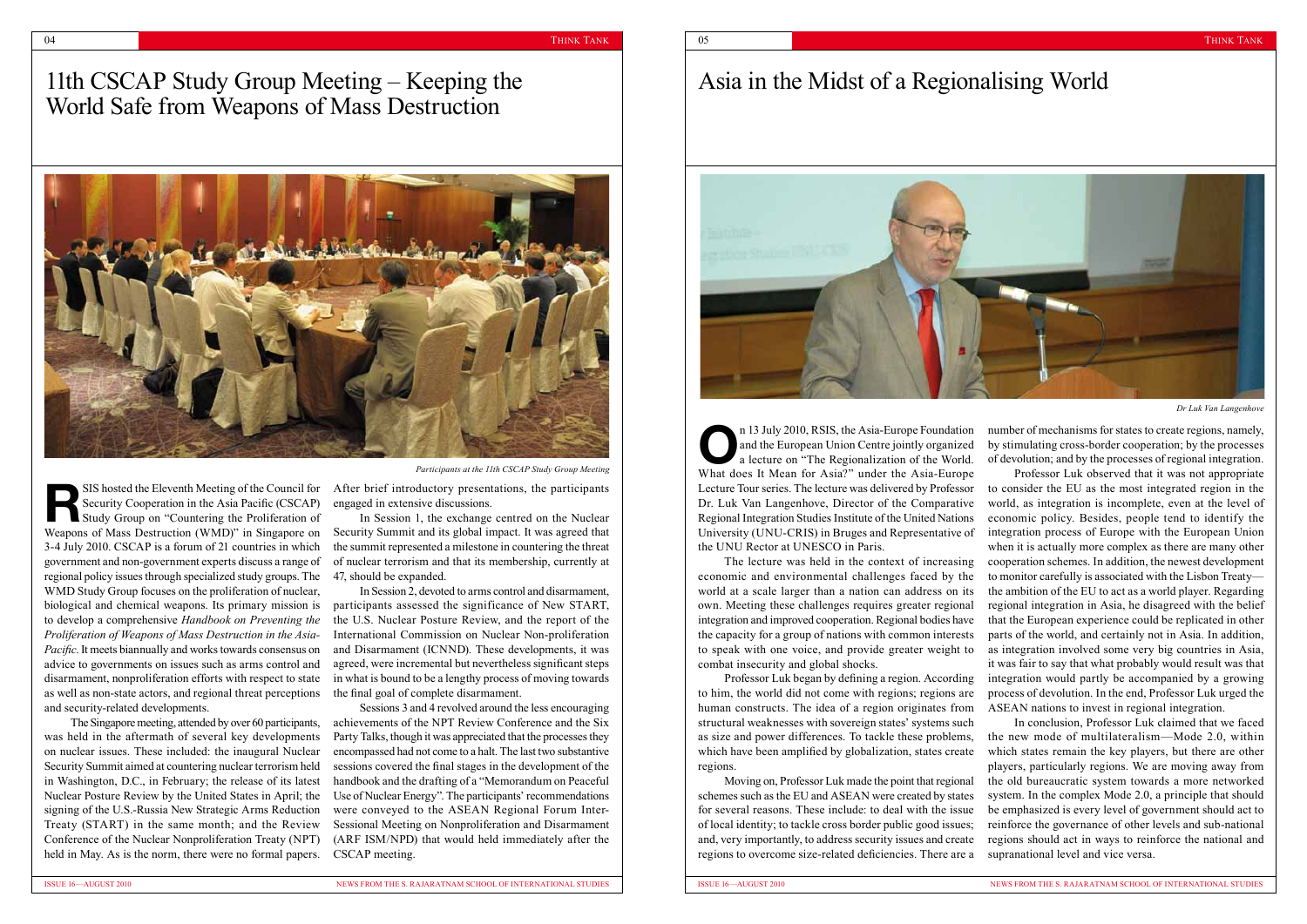

## Modern Security Challenges and Their Implications to the Military – APPSMO 2010



**The 12th Asia-Pacific Programme for Senior<br>Military Officers (APPSMO) was held at the<br>Sentosa Resort and Spa on 5–10 August 2010.** Military Officers (APPSMO) was held at the Sentosa Resort and Spa on 5–10 August 2010. Organized by the Institute of Defence and Strategic Studies (IDSS) of the S. Rajaratnam School of International Studies (RSIS), APPSMO 2010 saw one of the largest participation of military officers since its inauguration in 1999—52 in total. Participants from 24 countries were involved in the programme this year, with the Deputy Prime Minister and Minister for Defence, Mr. Teo Chee Hean, officiating at the commencement of the event.

Since its inception 12 years ago, APPSMO has provided a unique and important forum for defence officials and analysts to interact and exchange views on a broad range of subjects related to international security. Delegates participated in a series of seminars and discussions that feature distinguished international speakers. The speakers, consisting of policymakers, academics and senior military officers, addressed a wide range of topics pertaining to security and policy concerns.

APPSMO 2010 focused on the radical transformation in our understanding of security and what this means for the military organisation. Covering the realms of both traditional and non-traditional security issues, emphasis was laid on the new challenges posed to security, which cannot be identified merely with states



and armed forces. The topics addressed included the complexity of fighting small wars and insurgencies, post-war peace building, confronting the threat of piracy and the strategic dimension of controlling important sea-lanes, military transformation and the ethics of war in the twenty-first century, energy security in East Asia, the media and international conflict, transnational terrorism and international security, and the new dimensions in international security.

It was not all work and no play as the participants of APPSMO 2010 were also treated to a variety of activities, including a visit to the Changi Naval Base and a tour of historic and iconic landmarks of Singapore.

As APPSMO 2010 coincided with Singapore's National Day on 9 August, the participants also celebrated with the rest of the nation when they were invited to the National Day Parade held at the Padang.

APPSMO 2010 will be remembered by its participants not only for the many stimulating talks and discussions on relevant security issues but also for the bonding and the relationships built that will last well beyond their stay in Singapore. It is envisaged that by facilitating an informed exchange of ideas, discussions and understandings among senior military officers in the Asia Pacific and beyond, APPSMO 2010 will contribute to the development of stronger and more beneficial ties among the people in the defence community.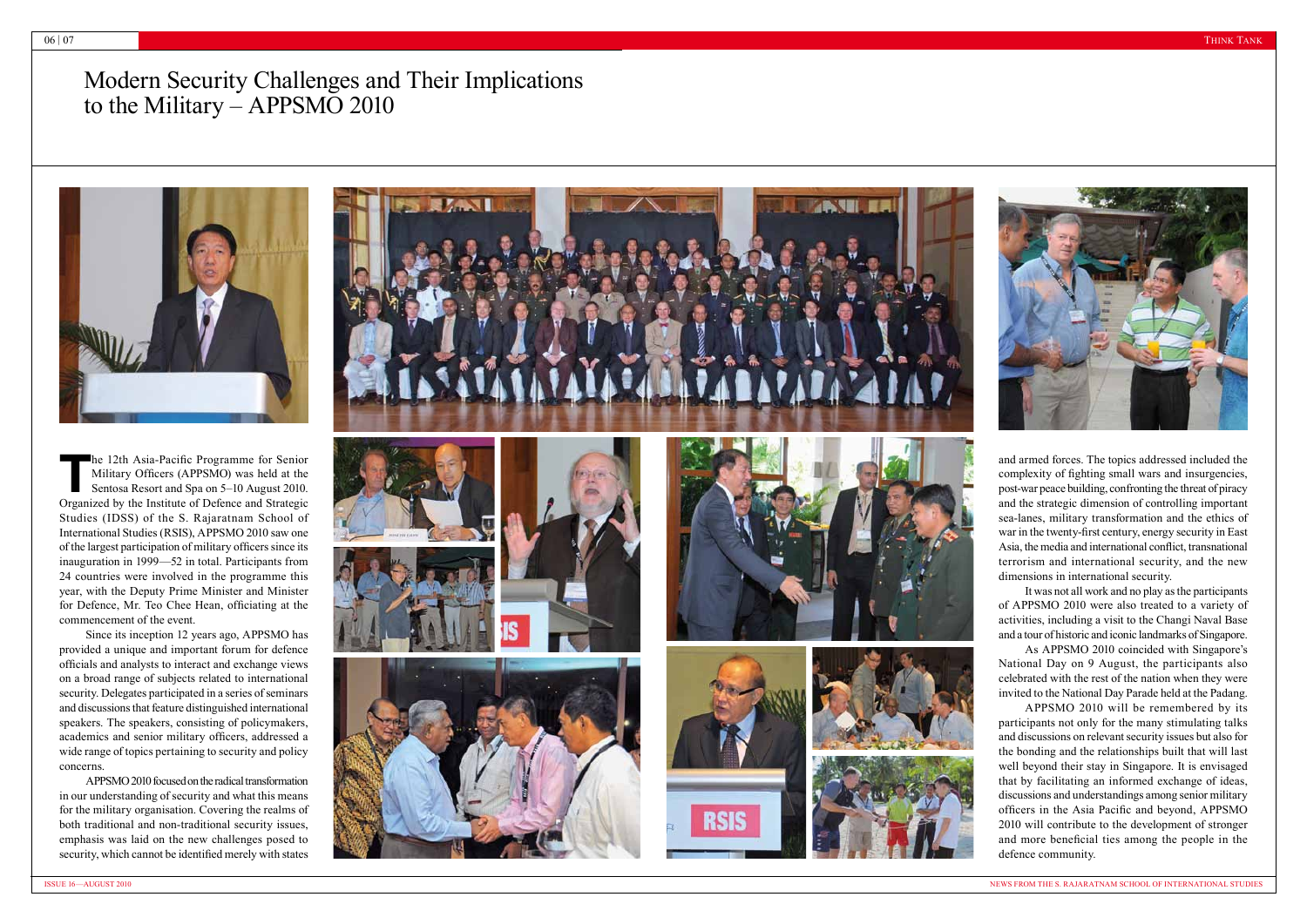# Protecting Civilians Against Non-Traditional Security Threats



# ASEAN in Regional Security Cooperation



**A Properties Conference on "Regional Security Cooperation"<br>
Was hosted by the Multilateralism and Regionalism<br>
Programme of RSIS on 19–20 July 2010. Funded** was hosted by the Multilateralism and Regionalism institutions to regional peace and security. Programme of RSIS on 19–20 July 2010. Funded by The John D. and Catherine T. MacArthur Foundation complete without weighing the influence of the great powers under its Asia Security Initiative, the conference examined upon the nature of those institutions. A core driver of East the function and relevance of the Association of Southeast Asian Nations (ASEAN) in East Asia's emerging institutional the United States, China and Japan, through and with the security landscape. The East Asian security architecture is characterized secure the commitment of the great powers to the promotion conference on "Regional Security Cooperation" view of their diversity, and the contributions of ASEAN-led Next, no study of the regional institutional framework is Asian regionalism is the institutionalization of ties between support of ASEAN-led arrangements. This ostensibly helps to

by sub-regional dynamics, especially in Southeast Asia, of regional peace and security. Multilateral arrangements where a four-decade-long experiment in regionalism has were discussed as instruments to tie great-power relations. been undertaken in the form of ASEAN. The sub-regional The rise of China and the normalization of Japan as well as element in multilateral security cannot be ignored, given their impact on ASEAN were also contemplated. ASEAN's perceived role as the "driver" of pan-Asian regional institutions. When it comes to the wider region, regionalism have been voiced from time to time, most have advocates of multilateralism claim the relevance of ASEAN been poorly received because they have raised unanswered to East Asia's stability and security, and see its cooperative questions regarding the leadership issue. In the absence of an initiatives as an essential contribution to regional community acceptable alternative, ASEAN has continued to assume the formation. On the other hand, as regionalism in East Asia leadership of the emerging institutional architecture. Yet, it has historically been process- rather than product-oriented, has to be said that the association's authority as the region's critics see little institutional change in the region. Issues leader is increasingly being challenged. Thus, the potential considered included the prospects for the establishment of evolution of the Trilateral Summit (China, Japan and South an ASEAN Security Community, whether ASEAN members Korea) and the centrality of ASEAN in the institution-building are able to integrate their security outlooks and responses in process in Asia were deliberated. Finally, although non-ASEAN led proposals on

**The ASEAN region faces many types of humanitarian<br>emergencies and crisis situations, ranging from<br>internal conflicts to natural disasters. Humanitarian<br>managements that exist from actual disasters, like Tunkaan** emergencies and crisis situations, ranging from internal conflicts to natural disasters. Humanitarian emergencies that arise from natural disasters, like Typhoon Ketsana in the Philippines or conflicts and post-conflict challenges in Indonesia, result in widespread displacement, increased gender-based violence and unanticipated health and security challenges. Consequently, it becomes especially important to assess the protection of populations during this period.

It is with these issues in mind that the RSIS Centre for Non-Traditional Security (NTS) Studies and the International Committee of the Red Cross (ICRC) organized a regional workshop on the protection of civilians (POC). The workshop was held on 15–16 July at the ParkRoyal Hotel, Singapore, with over 50 participants, including academics, practitioners, members of civil society and international organizations. It examined the protection situation of particularly vulnerable and marginalized populations in the region, such as women, children, internally displaced persons (IDPs), refugees, migrants and the stateless.

Some of the key discussions that emerged from this workshop addressed the most pressing regional protection concerns, such as trafficking, sexual exploitation and abuse, and domestic violence. The salient themes that arose during the workshop included the merger of international humanitarian law and international human rights law, and the implications this has on access to populations of concern and the politicization of humanitarian assistance; the emerging policy entry points for civilian protection within the Asia-Pacific region; and the recognition that protection concerns during periods of armed conflict are also present during peacetime.

This workshop was one of the many activities conducted under the centre's Internal and Cross-Border Conflict programme, which concentrates its research areas on the following core topics: (a) analysis of the dynamics of internal conflicts in the region; (b) protection of civilians; (c) the responsibility to protect (RtoP); (d) multi-level and multilateral approaches to internal conflict; and (e) security sector governance.

*Discussion in progress at the ParkRoyal Hotel*

*Speakers and participants at the conference*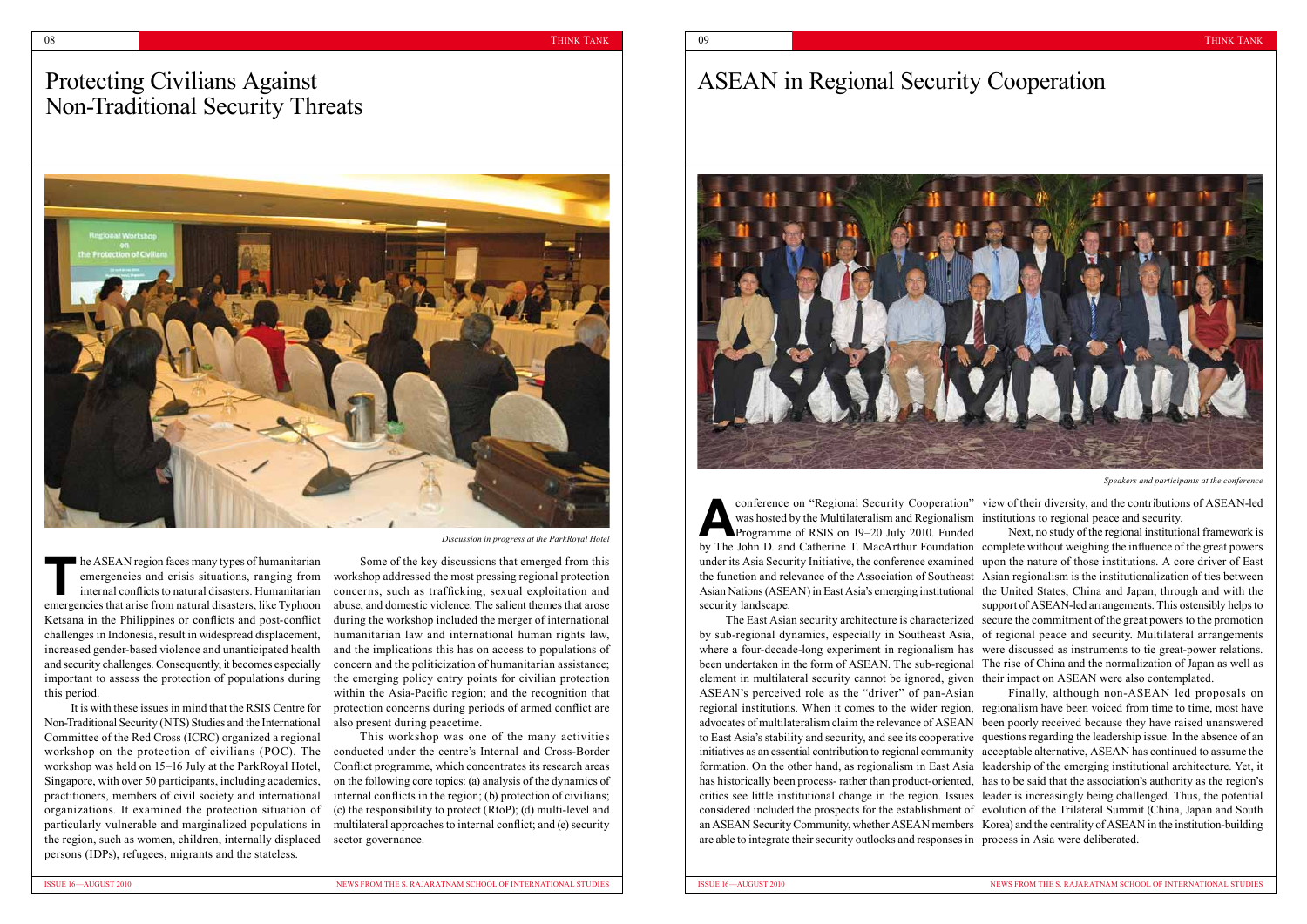#### THINK TANK

strategic competition between China and India has implications for other major maritime players in the Pacific and Indian Oceans, especially Australia, the Republic of Korea and Japan, as well as the US. This book identifies possible cooperative and confidencebuilding measures that may contribute to enhanced relations between these two major powers and dampen down the risks associated with their strategic competition.

*Seminar Proceedings, 13-14 May 2009: Jointly organised by National Archives of Singapore and the S. Rajaratnam School of International Studies.*

**The Role of Archives in Documenting a Shared Memory of The Cold War: Asia-Pacific Perspective.** National Archives, 2010



The origins of the seminar lie in the work of Dr Christian Ostermann, who was invited to discuss his work on promoting collaboration between archivists and historians.

Drawing from open access to archives, the seminar concentrated on the advancements in the study of the Cold War in this part of the world. It propagated a spirit of cooperation amongst archive colleagues, as all heads of National Archives in the Southeast Asian region were able to share information on a subject of common interest.

#### *Sam Bateman (Editor)*

**Southeast Asia and the Rise of Chinese and Indian Naval Power: Between Rising Naval Powers** Routledge, 2010 ISBN: 9780415559553



### This book examines the emerging

maritime security scene in Southeast Asia. It considers highly topical implications for the region of possible strategic competition between China and India - the rising naval powers of Asia - with a possible naval "arms race" emerging between these countries both with naval force development and operations. As part of its "Look East" policy, India has deployed naval units to the Pacific Ocean for port visits and exercises both with East Asian navies and the US Navy, but India is also concerned about the possibility of the Chinese Navy operating in the Indian Ocean. Even as the US-India defence relationship continues to deepen, the US and China are struggling to build a closer links. China's and India's strategic interests overlap in this region both in maritime strategic competition or conflict – which might be played out in the Bay of Bengal, the Malacca and Singapore Straits and the South China Sea. The sea lines of communication (SLOCs) through Southeast Asian waters constitute vital "choke points" between the Indian and Pacific Oceans carrying essential energy supplies for China and other Northeast Asian countries. Any

## **Staff Publications Staff Publications**

*Desmond Ball, Kwa Chong Guan (Editors)* **Assessing Track 2 Diplomacy in** 

**the Asia-Pacific Region: A CSCAP Reader**

Australian National University; S. Rajaratnam School of International Studies, NTU, 2010 ISBN: 9789810859510



The COUNCIL FOR SECURITY COOPERATION IN THE ASIA PACIFIC (CSCAP) was established in 1992-1993 as a network of policy institutions to provide "a more structured regional process of a non-governmental nature … to contribute to the efforts towards regional confidence building and enhancing regional security through dialogues, consultation and cooperation" in the region This netowrk of policy institutions constituting CSCAP has since become the premier second or Track 2 organization contributing to the discussion of security cooperation by government officials at the official Track 1 level.

This book is intended to provide a critical assessment of the role of Track 2 diplomacy in the Asia-Pacific region, and, more specifically, of CSCAP. IT describes CSCAP's formation and development, reviewing its principal activities since its establishment, particularly with respect to its relationship with the ASEAN Regional Forum (ARF), its declared Track 1 counterpart. It also identifies and anlyses perceived weaknesses in CSCAP's organization and failures in its processes, some of which derive from its fundamental connections with official (governmental) agencies constituing Track 1. The main body of the book is prospective, providing analyses of current and projected developments with respect to the evolving regional architectures, the increasingly "crowded" institutional landscape, the place of ASEAN and the ARF in contending architectures, the role of Track 2, and the increasing challenges of non-traditional security issues. This sets the context for the assessment of CSCAP's prospects for its next couple of decades.

*Joseph Liow, Don Pathan*  **Confronting ghosts: Thailand's shapeless southern insurgency** Lowy Institute Paper

In this Lowy Institute Paper, Joseph Chinyong Liow and Don Pathan examine the ongoing violence in the majority Muslim Malay

provinces of Thailand's south. Through unprecedented fieldwork, the authors provide the deepest and most up-to-date analysis of the insurgency and problems the Thai Government faces in dealing with it.

Joseph Chinyong Liow is the Associate Dean at the S. Rajaratnam School of International Studies and Don Pathan is a senior reporter at The Nation newspaper in Bangkok.

*Virendra Gupta, Chong Guan Kwa (Editors) Bhupendra Kumar Singh, Alvin Chew, Youngho Chang (Associate Editors)* **Energy security: Asia Pacific Perspectives**  Manas Publications, 2010 ISBN: 9788170493556



Declining oil reserves and sharp fluctuations

in oil prices in the global market have raised world-wide concern for energy security. The Asia-Pacific countries are diverse in terms of their energy endowments and requirements. As their development process gathers pace, their need for a clean and stable supply of energy at sustainable prices will rise. The CSCAP Energy Security Working Group, which was set up in 2006 to deal with the above issues, held four meetings. Presentations made at these meetings have been developed and updated further for inclusion in this book.

We are confident that this publication will prove helpful to government officials and scholars alike, in better understanding energy security issues as they affect the countries of Asia and the Pacific.

| Rohan Gunaratna, Arabinda Acharya<br>and Wang Pengxin<br><b>Ethnic Identity and National</b><br><b>Conflict in China</b> | ETHNIC IDENTITY AN<br>NATIONAL CONFLICT<br>IN CHINA |
|--------------------------------------------------------------------------------------------------------------------------|-----------------------------------------------------|
|                                                                                                                          |                                                     |
| ISBN: 978-0230103054                                                                                                     |                                                     |
|                                                                                                                          |                                                     |

With links to the global jihad, the indigenous

insurgency and terrorism in Xinjiang challenges the security and stability of China. This book examines the prevailing scholarship on ethnic and minority conflicts and argues that the root cause of the conflict in China, especially in Xinjiang is not only about religious extremism, but also about the systematic violation of basic rights and insensitivity towards minority identities by the state. As our analysis demonstrates, the Islamist terrorist threat to China is manifestly clear and not ambiguous. However, Beijing needs to develop an appropriate counter-terrorism posture that is transparent, legitimate and fair and addresses the concerns of the international community.

*Pradumna Bickram Rana (Guest Editor)* **The Singapore Economic Review** Volume 55, Number 1 March 2010, World Scientific



The objective of this Special Issue is to shed light on selected topics related to Asian

economic integration and its future. For this purpose a call for papers was made and a Symposium on Asian Economic Integration organized in September 2008 in Singapore. This Special Issue comprises 10 selected papers.

The convocation this year was held on 26 July in the Nanyang Auditorium, with President S R Nathan, Chancellor of Nanyang Technological University, as the guest of honour. This was followed by a lunch reception and photo opportunities for the 104 graduating students



with some of our faculty members, Dean Barry Desker and, for a lucky few, President Nathan himself. RSIS congratulates all graduating students from the Class of 2010 and wishes everyone the best in future endeavours!

### **RSIS Congratulates Graduating Class of 2010**



*Students celebrating their graduation with Professor Ron Matthews*